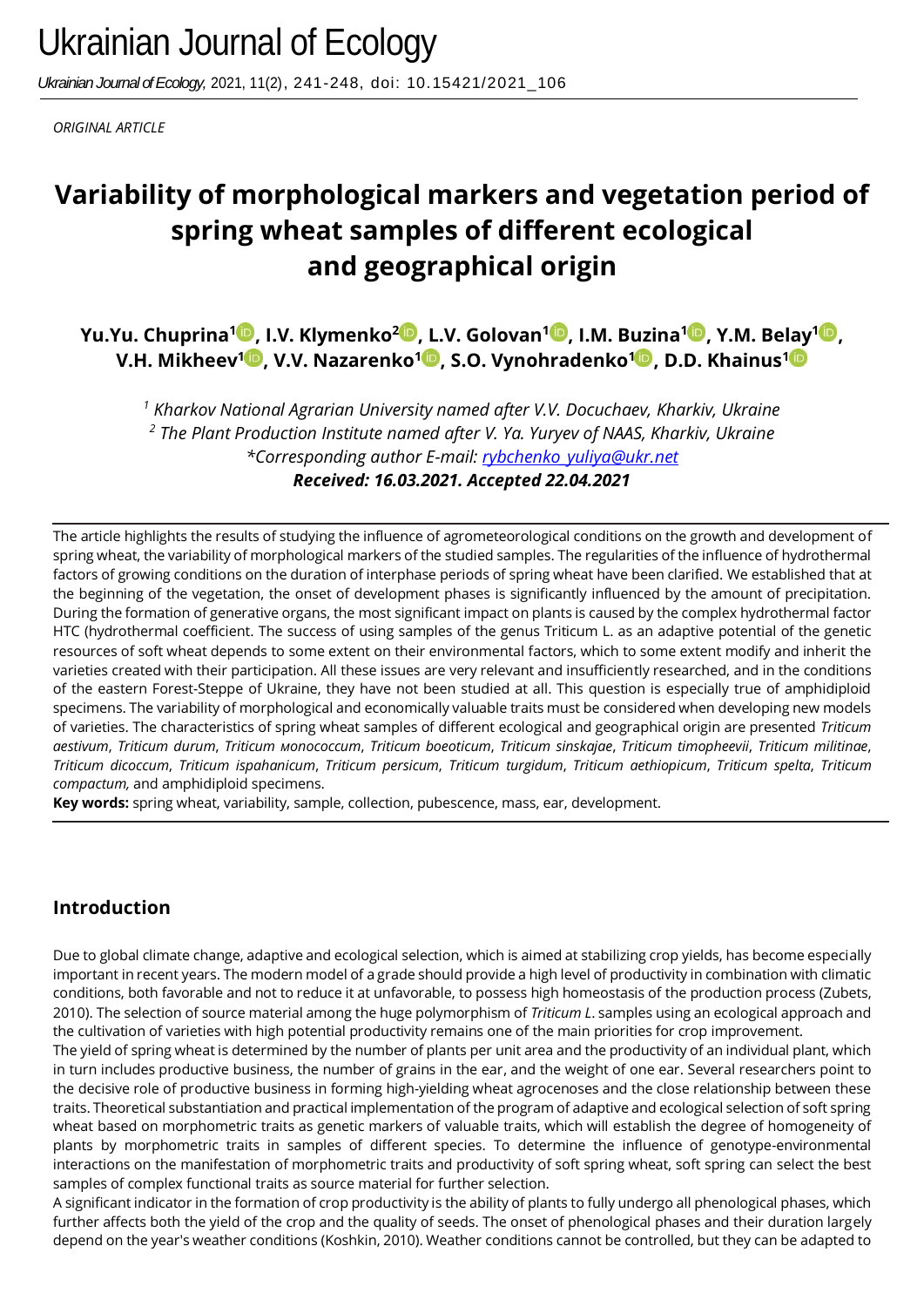achieve the maximum integrated result (Musienko, 2006). Agrometeorological conditions change from year to year, affecting the primary indicator of agricultural production - crop yields. The low stability of agricultural production significantly affects all integrated indicators of the country's economy, including national products. Therefore, one of the main tasks of optimizing agricultural production, including grain production, is developing ways to consider and reduce weather risk (Zubets, 2010). The aim is to analyze the variability of morphological markers of the genus Triticum L. depending on the ecological and

geographical origin to determine the morphological descriptors that can be used in the selection of source material. Also, to establish the influence of ecological and climatic conditions of the region on the duration of interphase periods of various samples and show possibilities of use of the received data at the selection on adaptability).

# **Materials and methods**

Field research was conducted in 2018–2019 at the Educational Research and Production Center "Experimental Field of V.V. Dokuchaiev Kharkiv National Agrarian University (KhNAU named after V.V. Dokuchaiev). The experimental field is located within the land use of the educational and experimental farm of V.V. Dokuchaiev Kharkiv National Agrarian University in the northeastern part of the Kharkiv region. Sowing was carried out in the optimal time for the culture of the first decade of April. Collectible samples were sown by hand under a marker, two rows 1 m long each with a row spacing of 0.15 m, at the rate of 100 grains per running meter. The estimated area of the plot for each sample was  $1m<sup>2</sup>$ . All phenological observations were performed following the guidelines for the study of wheat collections.

The species were used as starting material of 76 samples *Triticum aestivum*, *Triticum durum*, *Triticum monococcum*, *Triticum boeoticum*, *Triticum sinskajae*, *Triticum timopheevii*, *Triticum militinae*, *Triticum dicoccum*, *Triticum ispahanicum*, *Triticum persicum*, *Triticum turgidum*, *Triticum aethiopicum*, *Triticum spelta*, *Triticum compactum* and amphidiploid specimens. The source material was obtained from the National Center for Plant Genetic Resources of Ukraine (NCGRRU) and had some economically valuable features. Samples were introduced from different ecological and geographical areas (Tables 1-3).

| n/a | Institution<br>National catalog<br>registration<br>number<br>number |                  | Sample name                | Variety                | Country of<br>origin |  |  |
|-----|---------------------------------------------------------------------|------------------|----------------------------|------------------------|----------------------|--|--|
|     |                                                                     |                  | <b>Triticum aestivum</b>   |                        |                      |  |  |
| 1   | UA 0100098                                                          | IR 08517S        | Sunnan                     | var. lutescens         | <b>SWE</b>           |  |  |
| 2   | UA 0101113                                                          | <b>IR 11742S</b> | Prokhorovka                | var. lutescens         | <b>RUS</b>           |  |  |
| 3   | UA 0104110                                                          | IR 12602S        | Kharkiv 30                 | var. lutescens         | <b>UKR</b>           |  |  |
| 4   | UA 0106145                                                          | IR 13173S        | L 501                      | var. lutescens         | <b>RUS</b>           |  |  |
| 5   | UA 0110938                                                          | <b>IR 15164S</b> | Simkodamironovskaya        | var. lutescens         | <b>UKR</b>           |  |  |
| 6   | UA 0111008                                                          | IR 15206S        | Yrym                       | var. erythrospermum    | KAZ                  |  |  |
| 7   | UA 0105661                                                          | <b>IR 12049S</b> | CIGM.250-                  | var. erythrospermum    | <b>MEX</b>           |  |  |
| 8   | UA 0110937                                                          | IR 14892S        | Phyto 14/08                | var. erythrospermum    | <b>UKR</b>           |  |  |
| 9   | UA 0110936                                                          | IR 14891S        | Phyto 33/08                | var. erythrospermum    | <b>UKR</b>           |  |  |
| 10  | UA 0111123                                                          | <b>IR 15595S</b> | L 685-12                   | var. lutescens         | <b>UKR</b>           |  |  |
|     |                                                                     |                  | <b>Triticum durum Desf</b> |                        |                      |  |  |
| 11  | UA0201229                                                           | IR 12313S        | Zolotko                    | var. muticohordeiforme | <b>UKR</b>           |  |  |
| 12  | UA0201199                                                           | IR 13580S        | Orenburgskaya 21           | var hordeiforme        | <b>RUS</b>           |  |  |
| 13  | UA0201431                                                           | IR 14943S        | Nurly                      | var. hordeiforme       | KAZ                  |  |  |
| 14  | UA0201201                                                           | <b>IR 14045S</b> | Slavuta                    | var. leucomelan        | <b>UKR</b>           |  |  |
| 15  | UA0200923                                                           | IR 12773S        | <b>Bukuría</b>             | var. melanopus         | <b>UKR</b>           |  |  |
| 16  | UA0201428                                                           | IR 14941S        | Altun Segus                | var. hordeiforme       | KAZ                  |  |  |
| 17  | UA0201386                                                           | <b>IR 14438S</b> | Metiska                    | var. melanopus         | <b>UKR</b>           |  |  |
| 18  | UA0201452                                                           | IR 15566S        | Novacia                    | var hordeiforme        | <b>UKR</b>           |  |  |
| 19  | UA0201453                                                           | IR 15548S        | Diana                      | var. hordeiforme       | <b>UKR</b>           |  |  |
| 20  | UA0201426                                                           | <b>IR 14937S</b> | Kustanayskaya 30           | var. hordeiforme       | <b>KAZ</b>           |  |  |

**Table 1.** Characteristics of the studying samples *Triticum aestivum* and *Triticum durum*

Note: \* SWE – Sweden; RUS – Russian; UKR – Ukraine; KAZ – Kazakhstan; MEX – Mexico.

Evaluation of the genetic structure of the collection of spring wheat samples was performed on morphological grounds, which included coloration of the ear, types of ear pigmentation, types of ear shape, the coloration of the spike, pubescence of ear scales.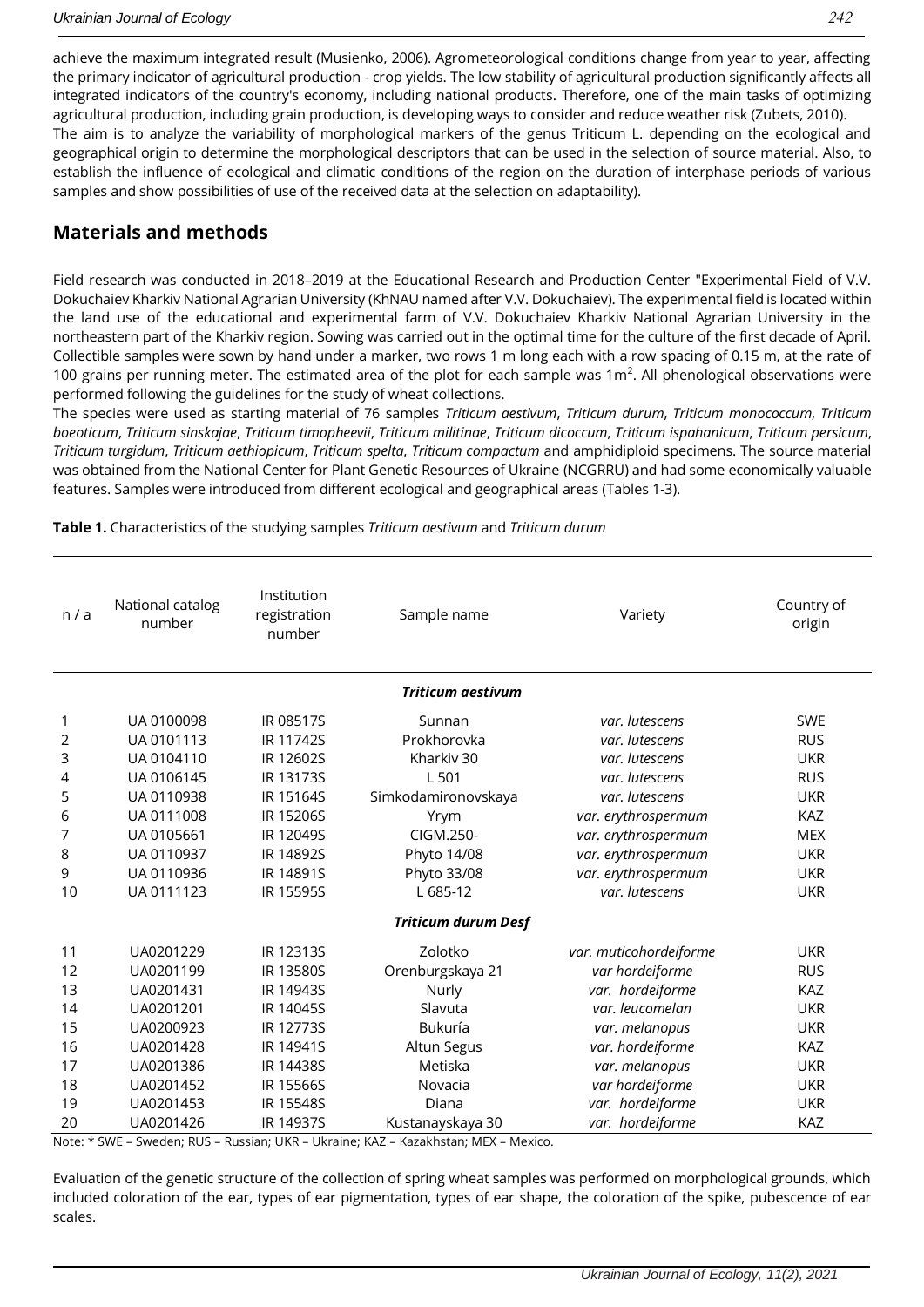**Table 2.** Characteristics of the studied samples of the genus *Triticum* L.

| n/a            | National catalog<br>number | Form        | Variety              | Country of origin |  |  |
|----------------|----------------------------|-------------|----------------------|-------------------|--|--|
| 1              | UA0300104                  | monococcum  | var. vulgare         | <b>BGR</b>        |  |  |
| $\overline{2}$ | UA 0300221                 | monococcum  | var. monococcum      | AZE               |  |  |
| 3              | UA 0300223                 | monococcum  | var. vulgare         | <b>ALB</b>        |  |  |
| 4              | UA 0300254                 | monococcum  | var. monococcum      | <b>ARM</b>        |  |  |
| 5              | UA 0300282                 | monococcum  | var. monococcum      | <b>HUN</b>        |  |  |
| 6              | UA 0300310                 | monococcum  | var. hohensteinii    | GEO               |  |  |
| 7              | UA 0300311                 | monococcum  | var. nigricultum     | <b>SYR</b>        |  |  |
| 8              | UA 0300313                 | monococcum  |                      | <b>HUN</b>        |  |  |
| 9              | UA0300402                  | boeticum    | var. boeticum        | <b>UKR</b>        |  |  |
| 10             | UA0300224                  | sinskajae   | var. sinskajae       | <b>RUS</b>        |  |  |
| 11             | UA0300545                  | timopheevii | var. nigrum          | <b>BLR</b>        |  |  |
| 12             | UA0300257                  | militinae   | var. militinae       | <b>RUS</b>        |  |  |
| 13             | UA0300008                  | dicoccum    | var. aeruginosum     | <b>RUS</b>        |  |  |
| 14             | UA0300327                  | dicoccum    | var. aeruginosum     | <b>RUS</b>        |  |  |
| 15             | UA0300407                  | dicoccum    | var. nudidicoccum    | <b>UKR</b>        |  |  |
| 16             | UA0300406                  | dicoccum    | var. nudirufum       | <b>UKR</b>        |  |  |
| 17             | UA0300199                  | dicoccum    | var.pseudogunbadi    | <b>IRN</b>        |  |  |
| 18             | UA0300009                  | dicoccum    | var.serbicum         | <b>RUS</b>        |  |  |
| 19             | UA0300183                  | dicoccum    | var.serbicum         | <b>RUS</b>        |  |  |
| 20             | UA0300021                  | dicoccum    | var. volgense        | KAZ               |  |  |
| 21             | IU070615                   | dicoccum    | var.submajus         | <b>BGR</b>        |  |  |
| 22             | IU0700070                  | ispahanicum | var. ispahanicum     | <b>IRN</b>        |  |  |
| 23             | UA0300490                  | persicum    | var. persicum        | GEO               |  |  |
| 24             | UA0300495                  | persicum    | var. rubiginosum     | GEO               |  |  |
| 25             | UA0300110                  | turgidum    | var. plinianum       | KGZ               |  |  |
| 26             | UA0300237                  | turgidum    | var.rubroathrum      | <b>GRC</b>        |  |  |
| 27             | UA0300376                  | turgidum    |                      | <b>BGR</b>        |  |  |
| 28             | IU070589                   | aethiopicum | var.nigriviolaceum   | ERI               |  |  |
| 29             | UA0300238                  | spelta      | var.subbaktiaricum   | <b>UZB</b>        |  |  |
| 30             | UA0300304                  | spelta      | var.album            | <b>AUS</b>        |  |  |
| 31             | UA0300387                  | spelta      | var.caeruleum        | CAN               |  |  |
| 32             | UA0300388                  | spelta      | var.duhamelianum     | CAN               |  |  |
| 33             | UA0300391                  | spelta      | var.caeruleum        | CAN               |  |  |
| 34             | UA0300392                  | spelta      | var.alefeldii        | CAN               |  |  |
| 35             | UA0300398                  | spelta      | var.arduini          | <b>UKR</b>        |  |  |
| 36             | UA0300443                  | spelta      | var.caeruleum        | <b>RUS</b>        |  |  |
| 37             | UA0300546                  | spelta      | var.caeruleum        | <b>RUS</b>        |  |  |
| 38             | UA0300240                  | compactum   | var.erinaceum        | ARM               |  |  |
| 39             | UA0300354                  | compactum   | var.pseudoicterinum  | GRC               |  |  |
| 40             | UA0300368                  | compactum   | var.humboldtinflatum | <b>CHN</b>        |  |  |
| 41             | UA0300528                  | compactum   | var.kerkianum        | GEO               |  |  |

Note: \* RUS – Russian; UKR – Ukraine; KAZ – Kazakhstan; GRC – Greece; BGR – Bulgaria; AZE –Azerbaijan; ALB – Albania; ARM – Armenia; HUN – Hungary; GEO – Georgia, SYR – Syrian Arab Republic; BLR – Belarus, IRN – Iran; KGZ – Kergizia; UZB – Uzbekistan; AUS – Australia; CAN – Canada; ERI – Eritrea.

Phenological observations were performed following the Methodology of state varietal testing of crops (Volkodav, 2010). The beginning of each phase of growth and development was set at 10% of plants, full *–* not less than 75%. Stages and microstages of plant development were determined by the BBSN scale (Kuperman, 1984).

We studied the nature of the variability of developmental phases and quantitative traits during the growing season and conducted a visual assessment of qualitative traits of wheat collection samples. Thirty plants of each sample were analyzed.

Biometric observations, accounting, and measurements were carried out according to the "Methods of examination of plant varieties of cereals for difference, homogeneity, and stability" (Kostenko, 2016).

The sowing time, the emergence of seedlings, phases of 2*–*3 leaves, tillering, tube emergence, flag leaf, earing, flowering, milk*–* wax ripeness, ripening were recorded.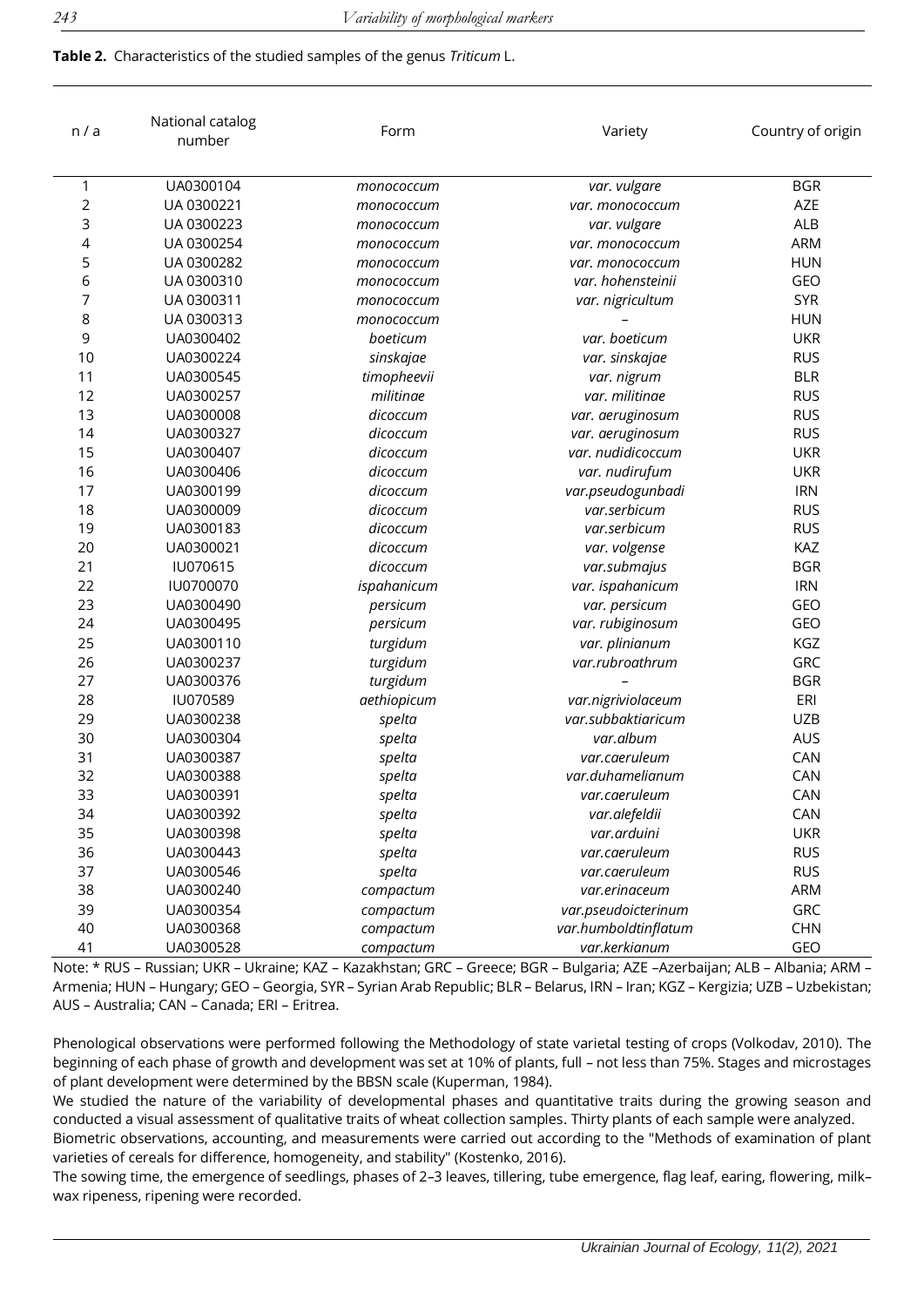**Table 3.** Characteristics of the studied amphidiploid samples of the genus *Triticum L.*

| n/a            | National catalog<br>number | Sample name                   | Pedigree                                                                    | Country<br>of<br>origin | Institution of origin                                                                                                                         |  |  |
|----------------|----------------------------|-------------------------------|-----------------------------------------------------------------------------|-------------------------|-----------------------------------------------------------------------------------------------------------------------------------------------|--|--|
| 1              | UA0500004                  | <b>PAG - 12</b>               | T. persicum x T.monococcum                                                  | <b>RUS</b>              | <b>VIR</b>                                                                                                                                    |  |  |
| $\overline{2}$ | UA0500007                  | <b>PAG - 20</b>               | T. timococcum x T.monococcum                                                | <b>RUS</b>              | <b>VIR</b>                                                                                                                                    |  |  |
| 3              | UA0500008                  | $PAG - 31$                    | T. dicoccum u-329428, Poland x T.<br>monococcum k-20636, Ispaniya           | <b>RUS</b>              | VIR, DOS VIR                                                                                                                                  |  |  |
| 4              | UA0500009                  | $PAG - 32$                    | T. dicoccum k-14055, Armenia x T.<br>monococcum и-452639, Czech<br>Republic | <b>RUS</b>              | VIR, DOS VIR                                                                                                                                  |  |  |
| 5              | UA0500010                  | <b>PEAG</b>                   | Т. dicoccum и-244569, Germany х<br>Ae. Tauschii л-110                       | <b>RUS</b>              | VIR, DOS VIR                                                                                                                                  |  |  |
| 6              | UA0500014                  | Triticum x kiharae            | T. timococcum x Ae. Tauschii                                                | JPN                     |                                                                                                                                               |  |  |
| 7              | UA0500018                  | Haynatricum                   | AD (T.dicoccum-D.villosum)                                                  | <b>RUS</b>              | Moscow<br>Agricultural<br>Academy. K.A.                                                                                                       |  |  |
| 8              | UA0500022                  | AD <sub>8</sub>               | T. dicoccum x Ae. triuncialis                                               | AZE                     | Timiryazeva, Russia<br>Research Institute<br>of Genetics and<br>Breeding of the<br>Academy of<br>Sciences of the<br>Republic of<br>Azerbaijan |  |  |
| 9              | UA0500023                  | <b>PAG - 13</b>               | T. dicoccum x T. monococcum                                                 | <b>RUS</b>              | <b>VIR</b>                                                                                                                                    |  |  |
| 10             | UA0500024                  | <b>PAG - 39</b>               | T. dicoccum x k-150007, Poland x<br>T.sinskajae                             | <b>RUS</b>              | VIR, DOS VIR                                                                                                                                  |  |  |
| 11             | UA0500025                  | Triticum x<br>timococcum      | T. timopheevii x T. monococcum                                              | <b>RUS</b>              | Moscow<br>Agricultural<br>Academy. K.A.<br>Timiryazeva, Russia                                                                                |  |  |
| 12             | UA0500026                  | Triticum x<br>sinskourarticum | T. sinskajae x T.urartu                                                     | <b>ARM</b>              | Armenian<br>CHI                                                                                                                               |  |  |
|                |                            |                               | T. durum v. Stebutii k-16477 x T.                                           |                         |                                                                                                                                               |  |  |
| 13             | UA0500043                  | PAG-4                         | monococcum v. macedonicum k-<br>18140                                       | <b>RUS</b>              | <b>VIR</b>                                                                                                                                    |  |  |
| 14             | UA0500044                  | $PAG - 7$                     | T. durum x T. monococcum                                                    | <b>RUS</b>              | <b>VIR</b>                                                                                                                                    |  |  |
| 15             | UA0300107                  |                               | T. timopheevii x timopheevii                                                | $\qquad \qquad -$       | $\overline{\phantom{m}}$                                                                                                                      |  |  |

Note: \* RUS – Russian; AZE – Azerbaijan; ARM – Armenia; JPN – Japan.

*–* the presence or absence of awns on the ear; spiny forms have long spines that exceed the length of the ear, medium *–* equal to it, short *–* less than the length of the ear. There are also hemispherical forms, in which the lower spikelets often form filamentous processes instead of spines, and the middle and upper spikelets have short or medium-length spines;

*–* pubescence of the ear *–* the presence of hairs on the spikelet scales and the open part of the outer flower scales; there is no ear without pubescence;

*–* coloration of the ear (spikelet scales), which can be white (light yellow, yellow*–*straw), red (pale red, orange, red-brown), black, gray*–*smoky on white and red backgrounds;

*–* the color of the awns is the same as the color of the ear or black in both white-eared and red-eared varieties;

*–* color of grains white (floury white, vitreous white, amber*–*yellow) or red (red*-*brown) (Volkodav, 2000).

Statistical processing of experimental data was performed according to generally accepted methods using MS Excel 2003.

### **Results**

Agrometeorological conditions of the growing season of the genus *Triticum L.* differed over the years of research and were not always favorable for plants and phytopathogens. The hydrothermal coefficient was used to detect the effect of precipitation and air temperature on the test samples (Fig. 1).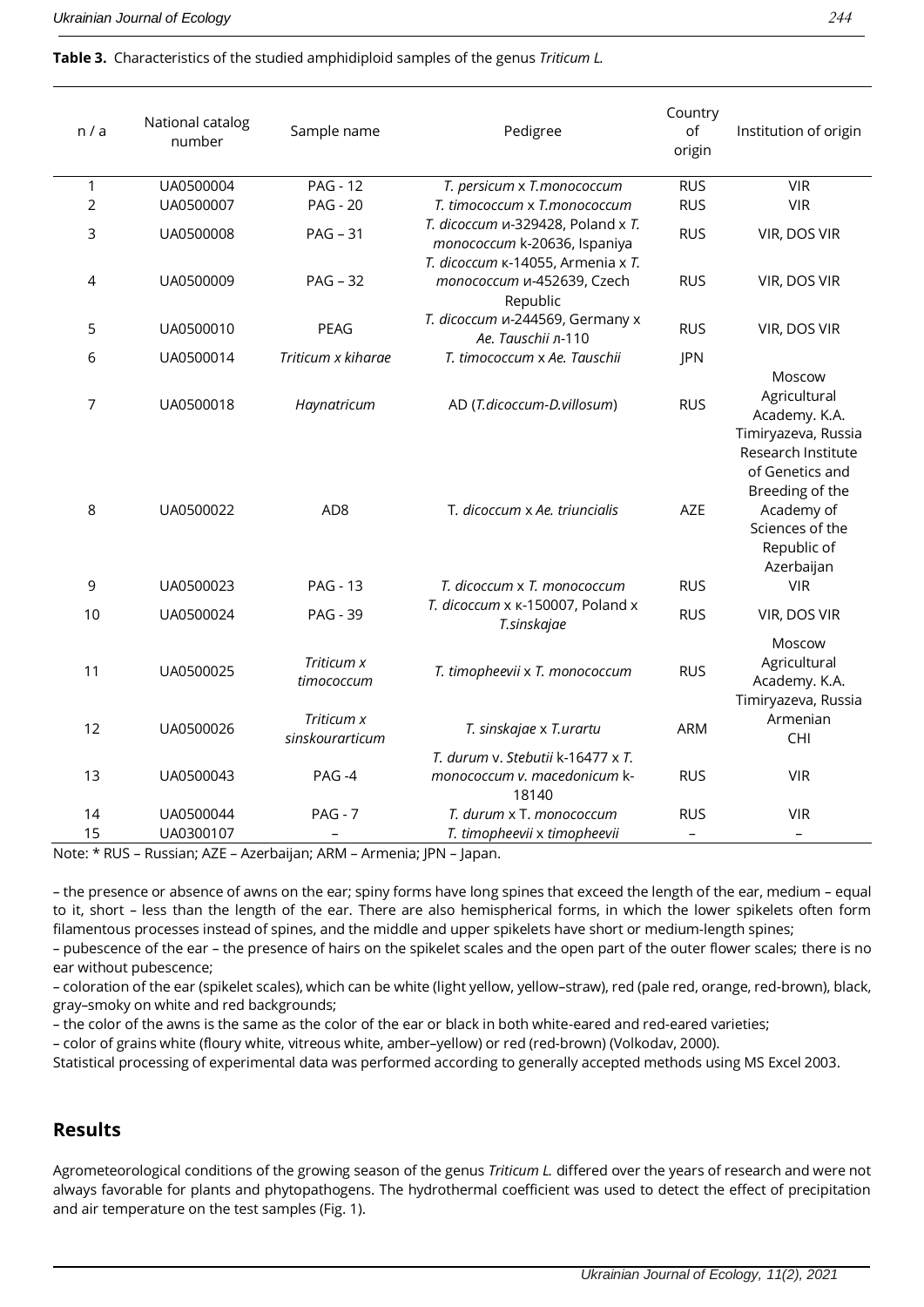

**Fig. 1.** Dynamics of the hydrothermal coefficient of Selyaninov during the growing season of spring wheat (Experimental field of KhNAU, 2018*–*2020).

Thus, in 2018, the period of the VVSN 09 phase (sowing-seedlings) (09.04–21.04) was characterized by dry conditions (HTC = 0.3; 0.1; 0.0, respectively). In 2018, the VVSN 30 phase (ladder-exit to the tube) took place in three decades of weather conditions and was characterized by arid and dry conditions (HTC = 0.37; 0; 0.95, respectively). Accordingly, in 2019 this period was marked by dry conditions, excess moisture and arid conditions (HTC =  $0.07$ ; 1.79; 0.19, respectively), 2020 (HTC =  $0.16$ ; 1.23; 1.1, respectively). ). The period of VVSN 21 (beginning of tillering) in 2018 was characterized by dry conditions (HTC = 0). In 2019, the period of VVSN 73 (milk-wax ripeness) was dry (HTC = 0), which did not contribute to the formation and filling of wheat grain. In general, during the study period, the humidity level was insufficient and was characterized in 2018, 2019 (HTC = 0.39; 0.41), and in 2020 was characterized by a sufficient amount of moisture and (HTC = 1.04). Thus, we can conclude that in 2020, BBSN 37 (flag leaf – flowering ears) (HTC was 5.41) contributed to a sufficient filling of grain compared to 2018-2019.

In the period from 2018¬2020, we assessed the morphological variability of the collection of spring wheat, which showed polymorphism on all studied traits. The number of gradations per trait varied from 2 to 8. In populations of collecting samples of spring wheat over the years of the study, the following phenotypes were found: the primary color of spikelets: white, yellow, red, brown, red (Fig. 2);

- type of spotting (pigmentation) of the ear: no, a spot in the center, painted more than half of the ear. The revealed morphological signs of pigmentation of a spike of spring wheat are presented in Fig. 3;

- varieties of ear shape: pyramidal, cylindrical, spindle-shaped (middle is wide, narrows up and slightly downwards); club-shaped (extension to the top). Examples of the variety of ear shape are presented in Fig.4;

- varieties of awns: white, red, black (see Fig. 5).



**Fig. 2.** Variability of the main color of the ear of spring wheat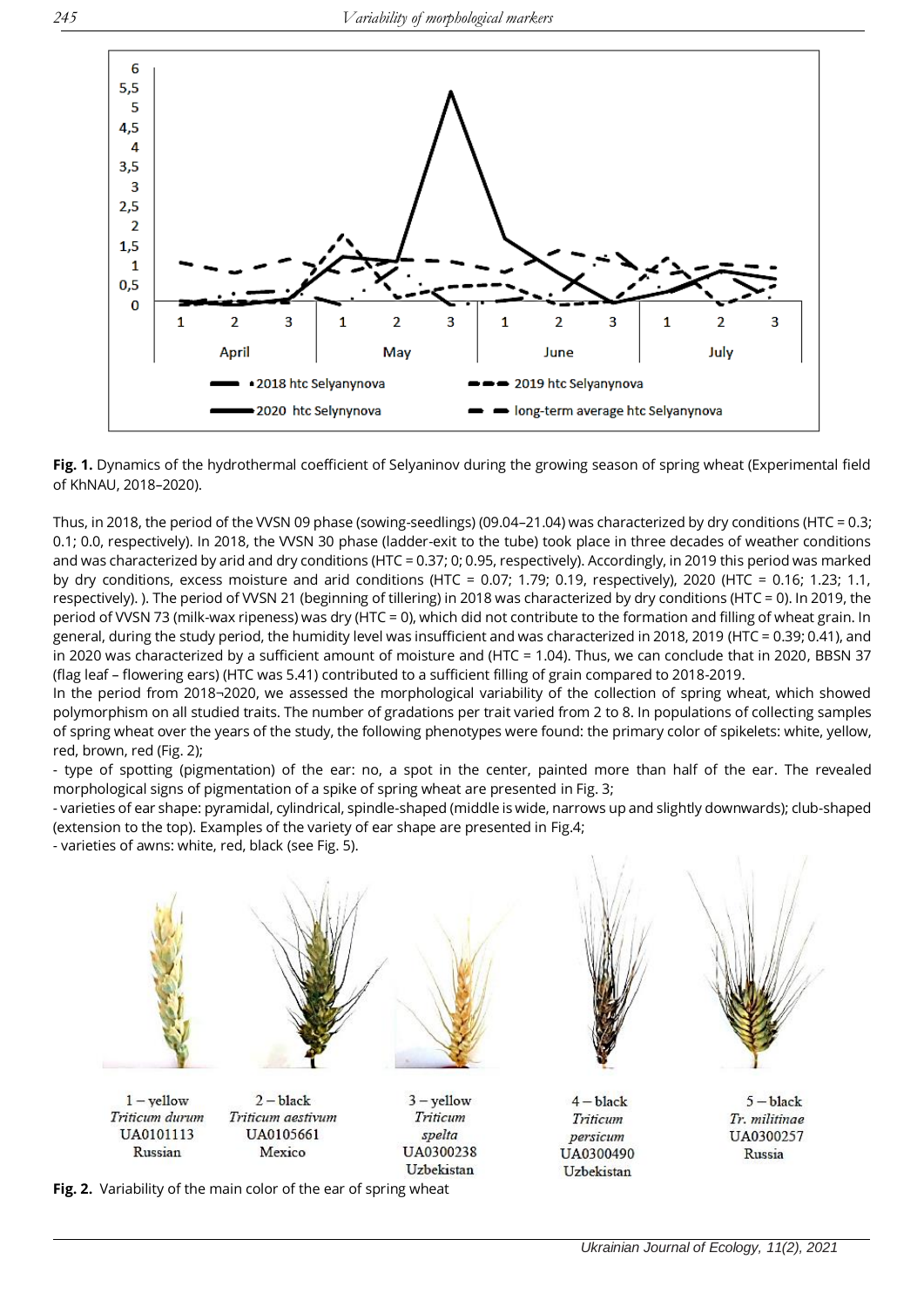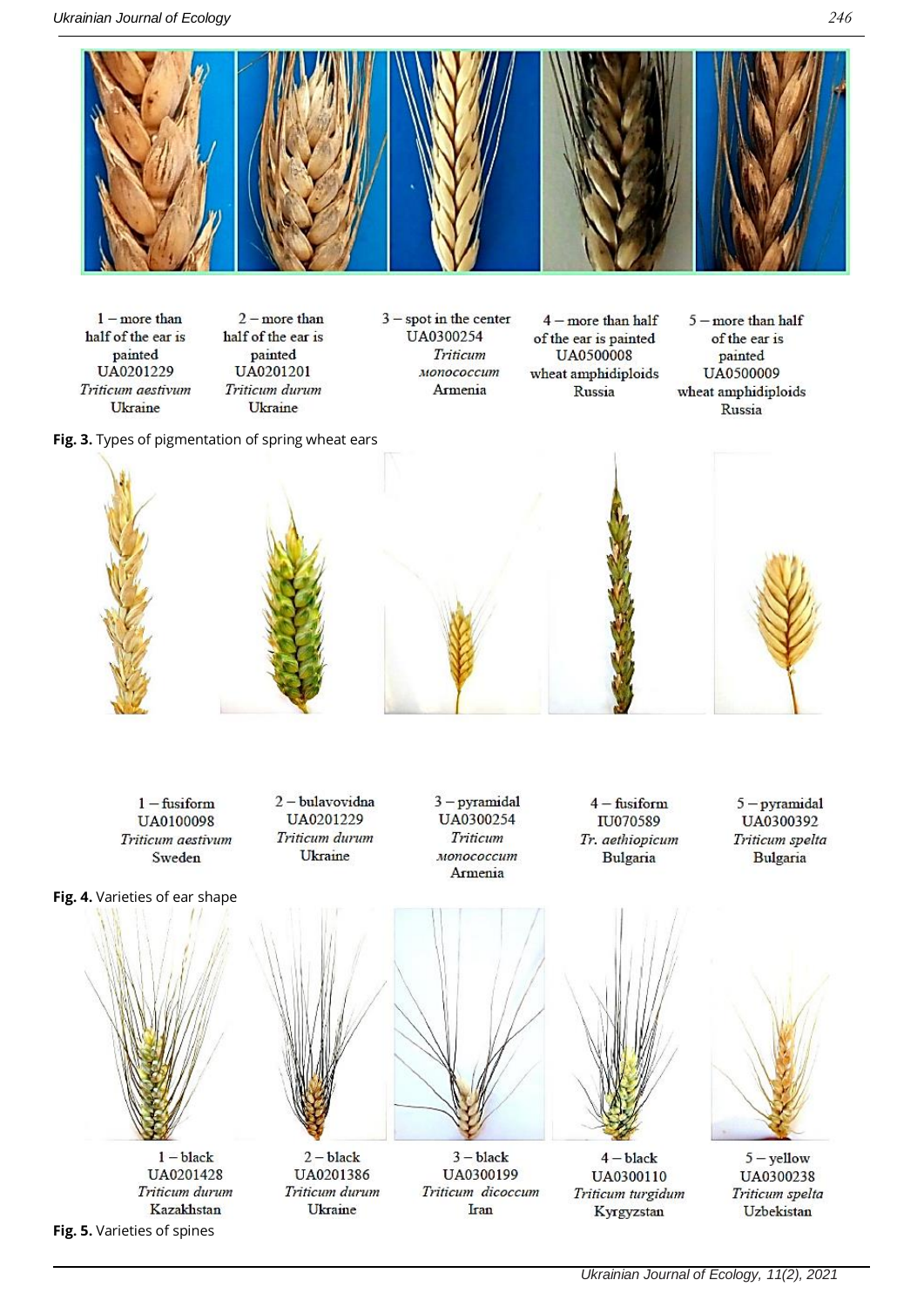

 $1 - \text{great}$ UA0201452 Triticum durum Ukraine

 $2 - average$ UA0300221 Triticum монососсит Azerbaijan

 $3 -$ absent or very small UA0300313 Triticum мопососсит Hungary

 $4 - \text{cmall}$ UA0300257 Tr. Militinae Russia



**Fig. 6.** Number of plants with a curved flag leaf



 $1 -$  pubescent **IU 070615** T. Dicoccum Bulgaria

 $2$  – pubescent UA 0500025 Wheat amphidiploids Russia

 $3 - **pulse**$ UA0300107 Wheat amphidiploids

**Fig. 7.** Hairiness of ear scales,

Our observations showed that in the conditions of the Eastern Forest-Steppe of Ukraine, the studied samples developed normally, passed all stages of organogenesis, and formed a full-fledged ear. However, during the study period, agrometeorological conditions in different years affected the growth, development, and productivity of culture. The development of spring wheat plants begins with the germination of seeds. The speed of this stage depends on a combination of factors: soil temperature, humidity, and access to oxygen. We observed that the sprouts of spring wheat appear on average on 8-10 days after sowing (Fig. 4). The main factor determining the rate of germination is soil moisture, the primary source of precipitation. The length of the growing season is an essential factor in adapting the culture to environmental conditions. This indicator gives an idea of the prospects for growing different species in certain climatic conditions (Koshkin, 2010). Analysis of the collection of spring wheat by the duration of the growing season and individual phases of development allowed to establish the variation of these traits at the interspecific and intraspecific levels. The results of the analysis are presented in Fig. 4. The duration of the vegetation period (ВВСН 0-99) of spring wheat varies from 120 to 180 days, depending on the type of samples. The collection we studied was represented by genotypes of one group of maturity: medium-ripe. The shortest growing season, which lasted an average of 100 days, was *Tr. spelta L*. The most extended growing season was characterized by amphidiploid wheat species 105 days on average for all samples of this species.

Observations have shown that the phase ВВСН 09*–*11 (sowing *–* entire seedlings) was the shortest (average on the species 8.5 days) in the samples of the species *– Triticum persicum.* The most extended phase of ВВСН 13 (2*–*3 leaves) was observed in amphidiploid samples of wheat, which lasted 11.6 days. The phase of ВВСН 11*–*18 (total seedlings – phase of 2th–3rd leaves) was the shortest observed in the samples of the species *Triticum dicoccum*, which averaged 9.4 days. The period of ВВСН 19-28 (2th*–*3th leaves *–* tillering) in samples of the species *Triticum spelta* was the shortest and amounted to 24.8 days on average for all samples of this species. Amphidiploid samples showed a slightly worse result in this phase and averaged 27.2 per species. Phase ВВСН 29*–*38 (tillering*–*exit into the tube) was the shortest was found in samples of the species *Triticum persicum* on average in the sample was 2.0 days, the most extended phase from tillering to exit into the tube was in samples of the species *Triticum aestivum* and was 3.7 days on average in appearance. The phenological phase of BBCN 39*–*49 (exit to the flag leaf tube) was the shortest in *Triticum durum* and averaged 3.0 days on samples of this species, the longest this phase was found in samples of *Triticum dicoccum* and is 4.9 days on average by type*.* ВВСН 49*–*59 (flag leaf-flowering, earing) was the shortest in *Triticum aestivum* and was 2.6 days on average for all samples of this species, and the most extended phase of ВВСН 49-59 was